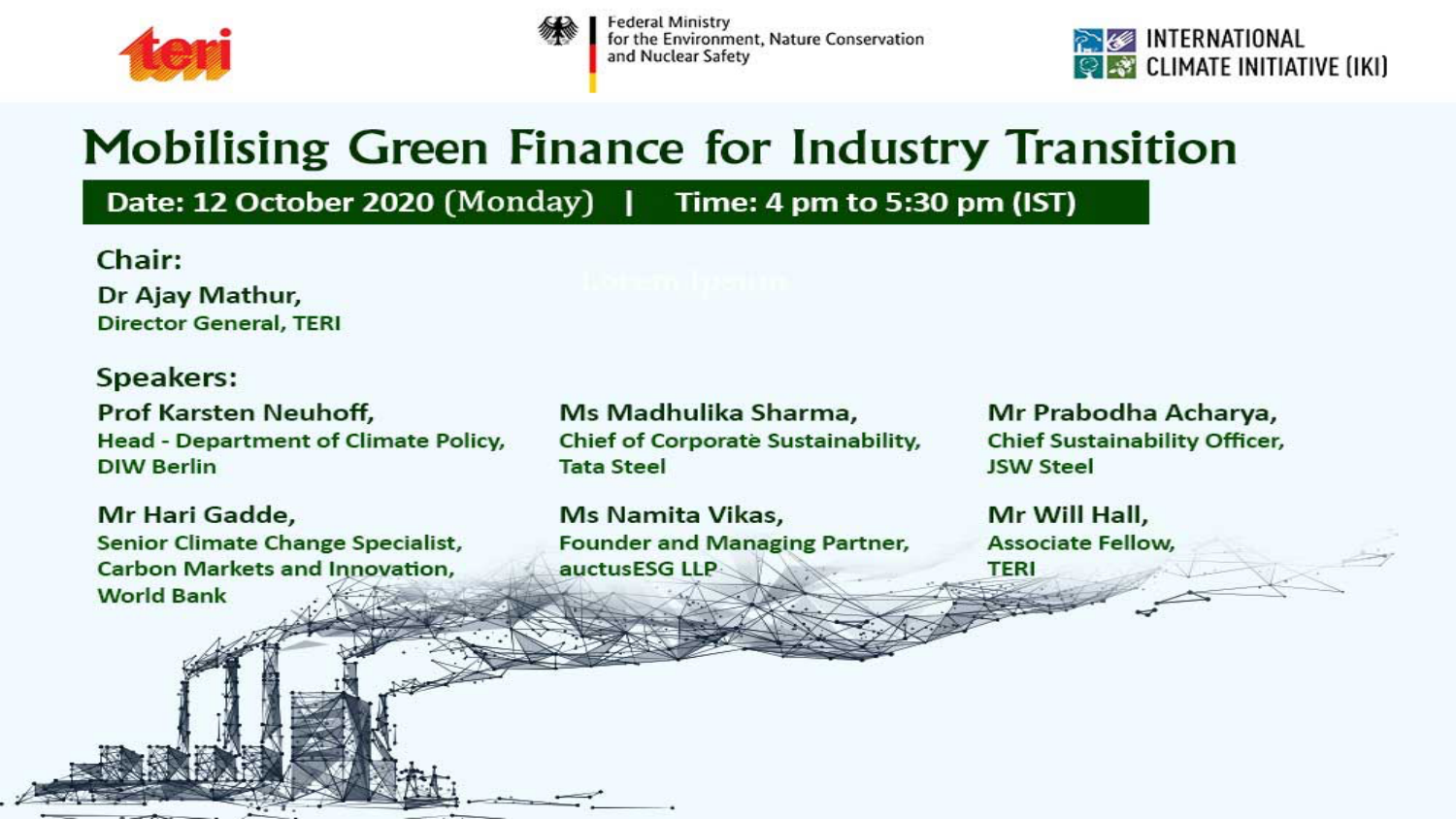### Background

#### **Key issue for deliberation:**

- $\triangleright$  Is there sufficient support, in the form of finance instruments and policy frameworks, to facilitate the green transition of the Indian steel and cement industries?
- $\triangleright$  What are the gaps that international climate finance can fill and the role it can play to help transition the iron and steel and cement industries to a lower carbon pathway?

TERI's focus on Industry Transition which has included the recent studies:

- Ø *Transitioning India's Steel and Cement Industries to Low Carbon Pathways;* and
- Ø *Towards a Low Carbon Steel Sector: Overview of the Changing Market, Technology, and Policy Context for Indian Steel*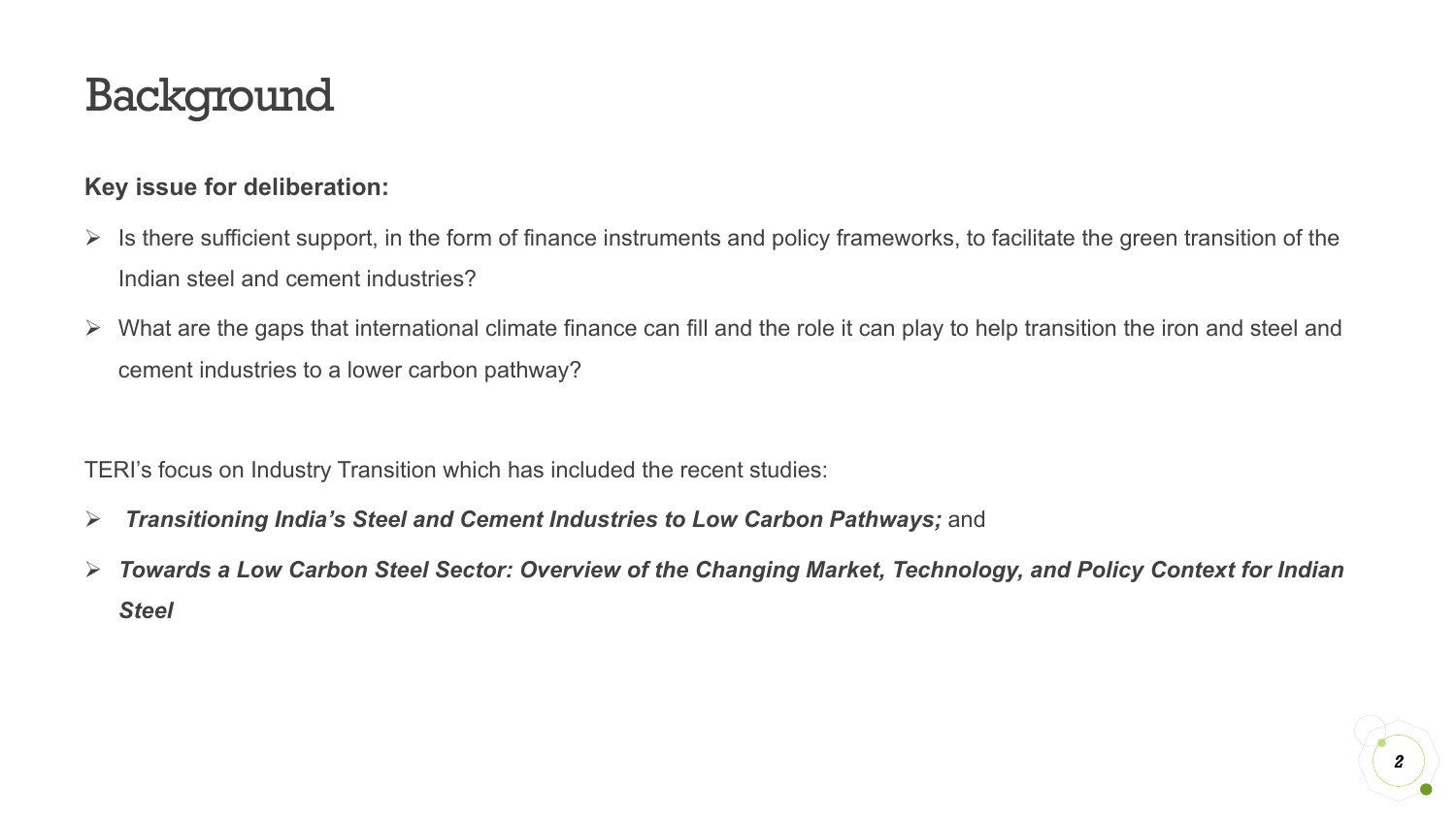

Transitioning India's Steel and Cement Sectors to Low Carbon Pathways

Published in July 2020

# *Key Learnings*

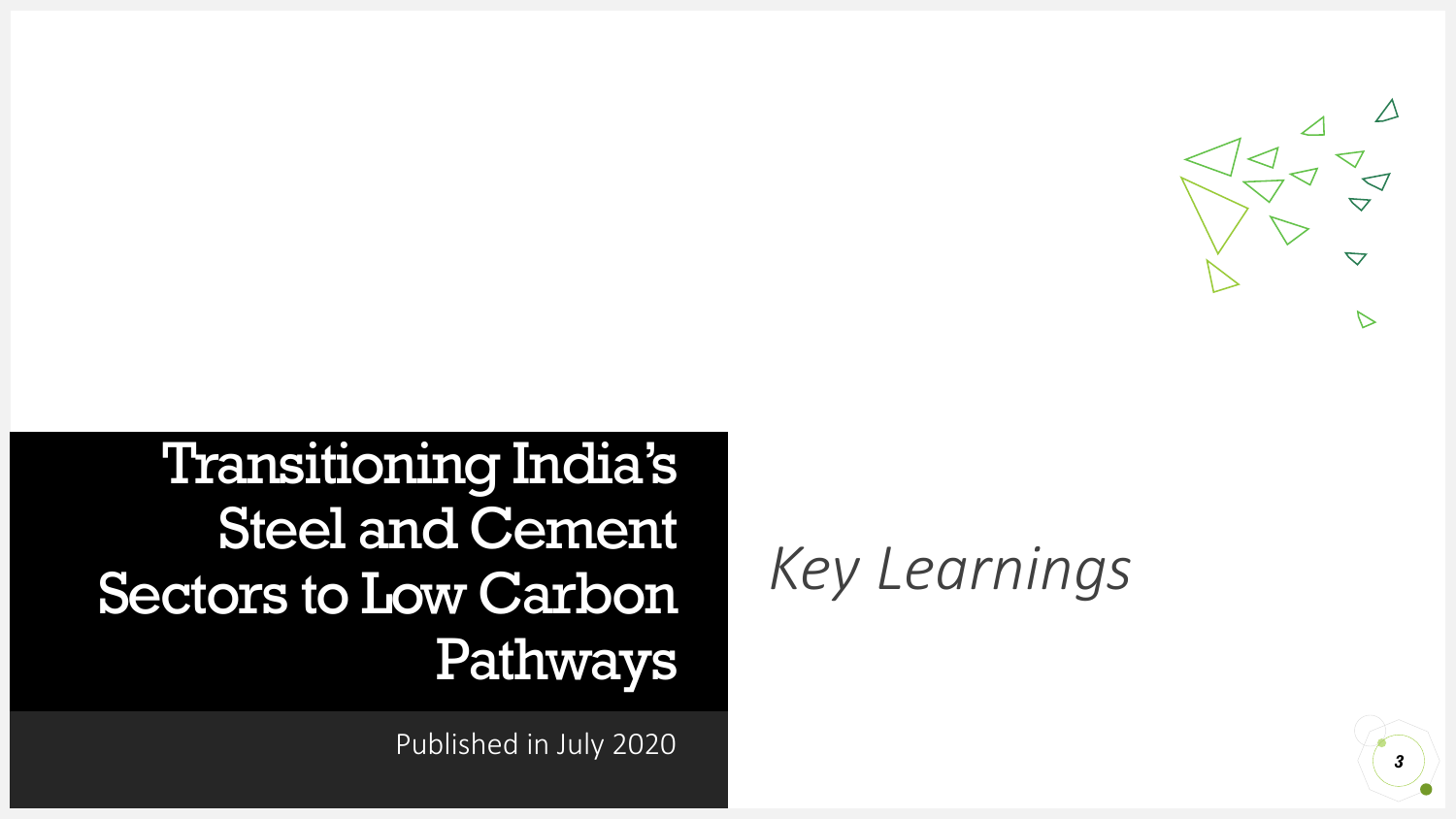### The Barriers

#### **Policy and Regulatory Framework**

Limited regulatory requirements and policy support for the industry



#### **Supply Scale-Up**

**Lack of standards and certification process for green products and no clear carbon pricing signals** at the national level

**Lack of capacity with finance institutes and barrier between companies and international sources** of green finance to assess and provide required finance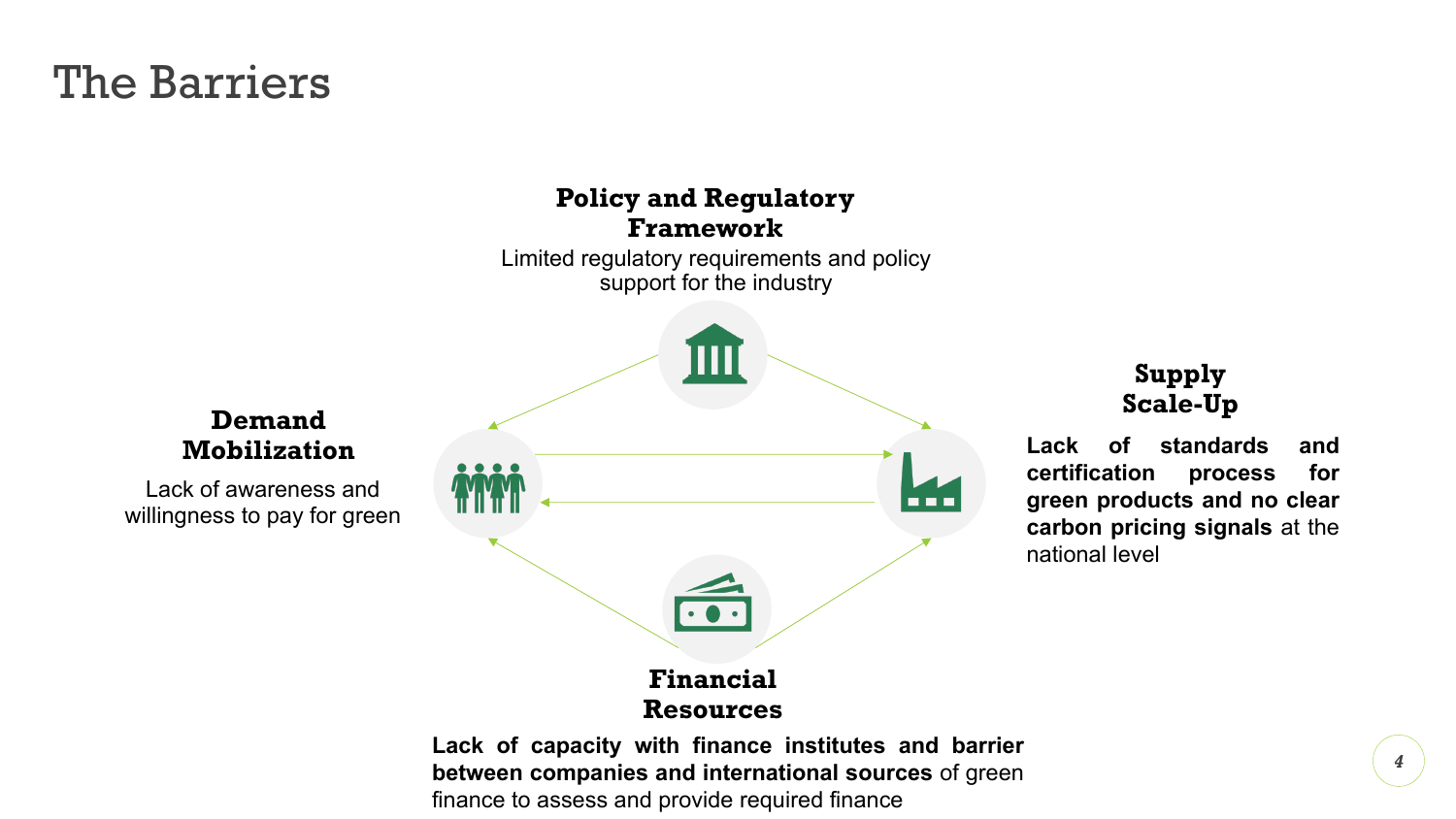### Inter-Relation between barriers

**Lack of coherence in the existing policy and regulatory framework**, from a climate perspective, has resulted in the creation of critical demand-side and supply-side gaps for the hard to abate industries.

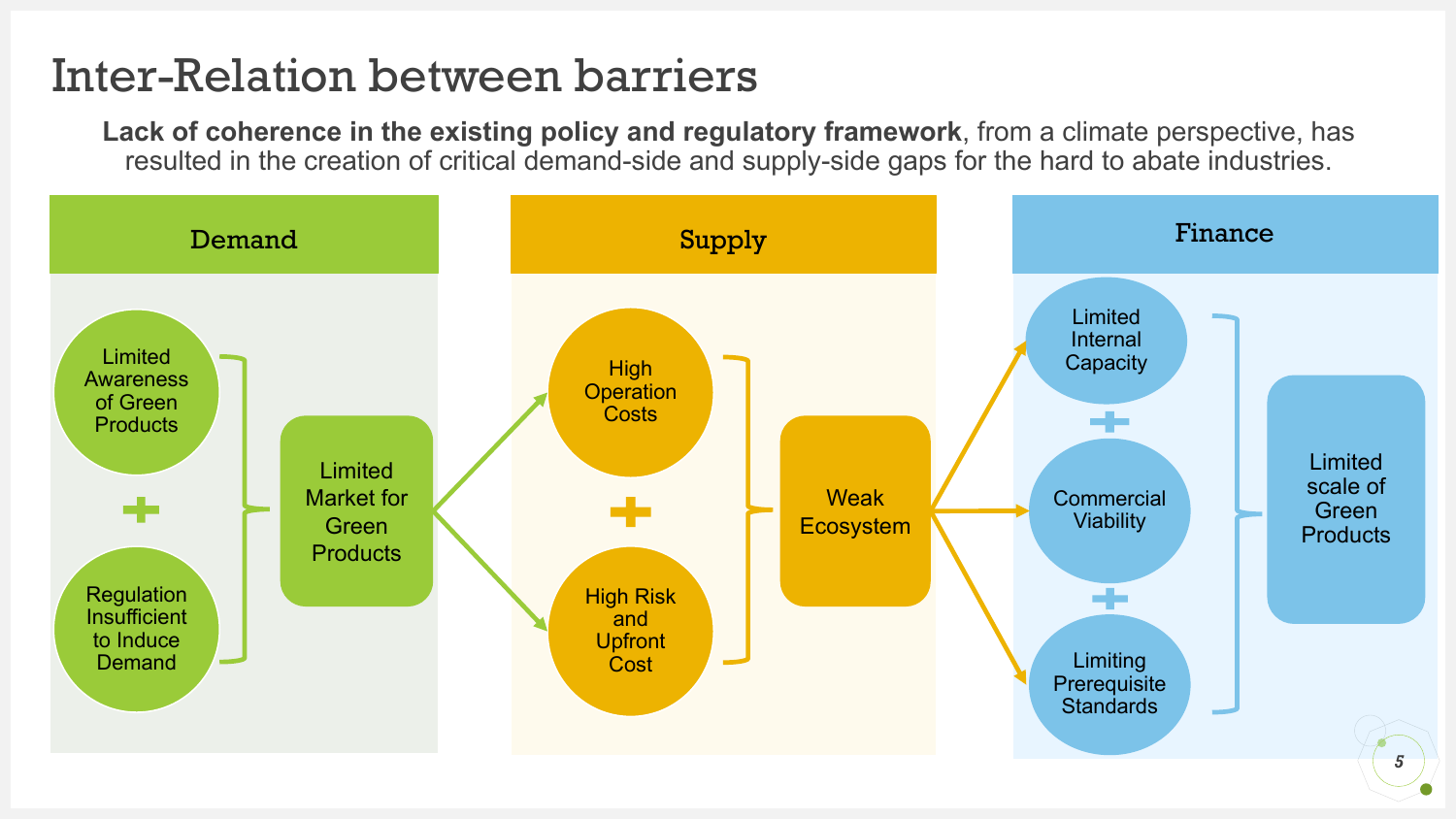Solutions

Strengthening the policy framework is a crucial enabler for signaling support for green products and greening the production process. Effective regulation can help spur a cycle of increased demand matched by increased supply of green products thereby also lowering the costs.

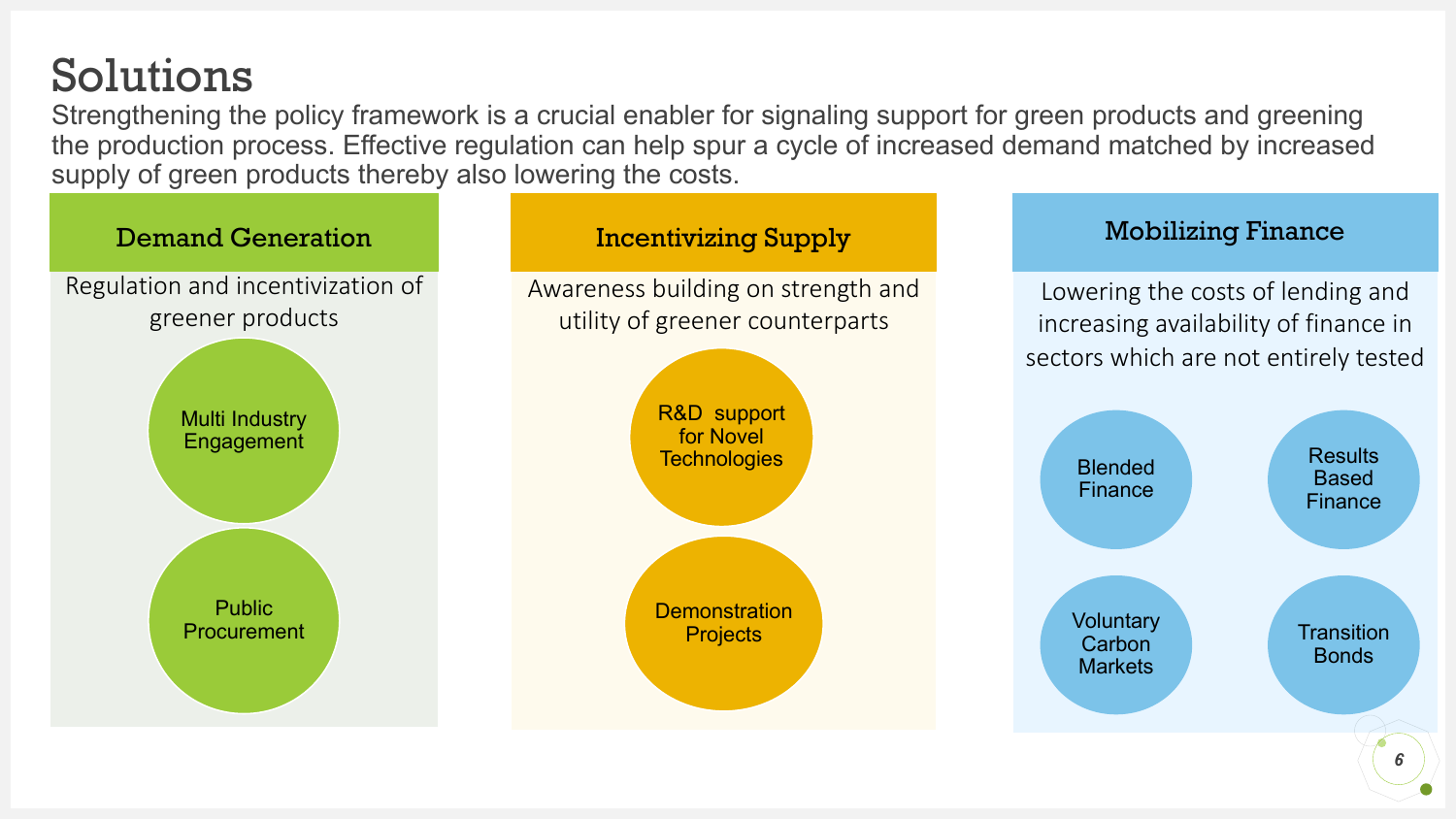### Example 1: Green product standards

- Active engagement in the establishment of green product standards to help create a market for premium, environmentally-friendly products
- In the steel sector, the ResponsibleSteel standard is being developed to create standards across a range of social and environmental principles
- Domestic standards such as GreenPro also provide an opportunity to develop standards meeting India-specific requirements
- Public body commitments to procuring under these standards can help rapidly achieve scale of procurement required to deliver cost reductions





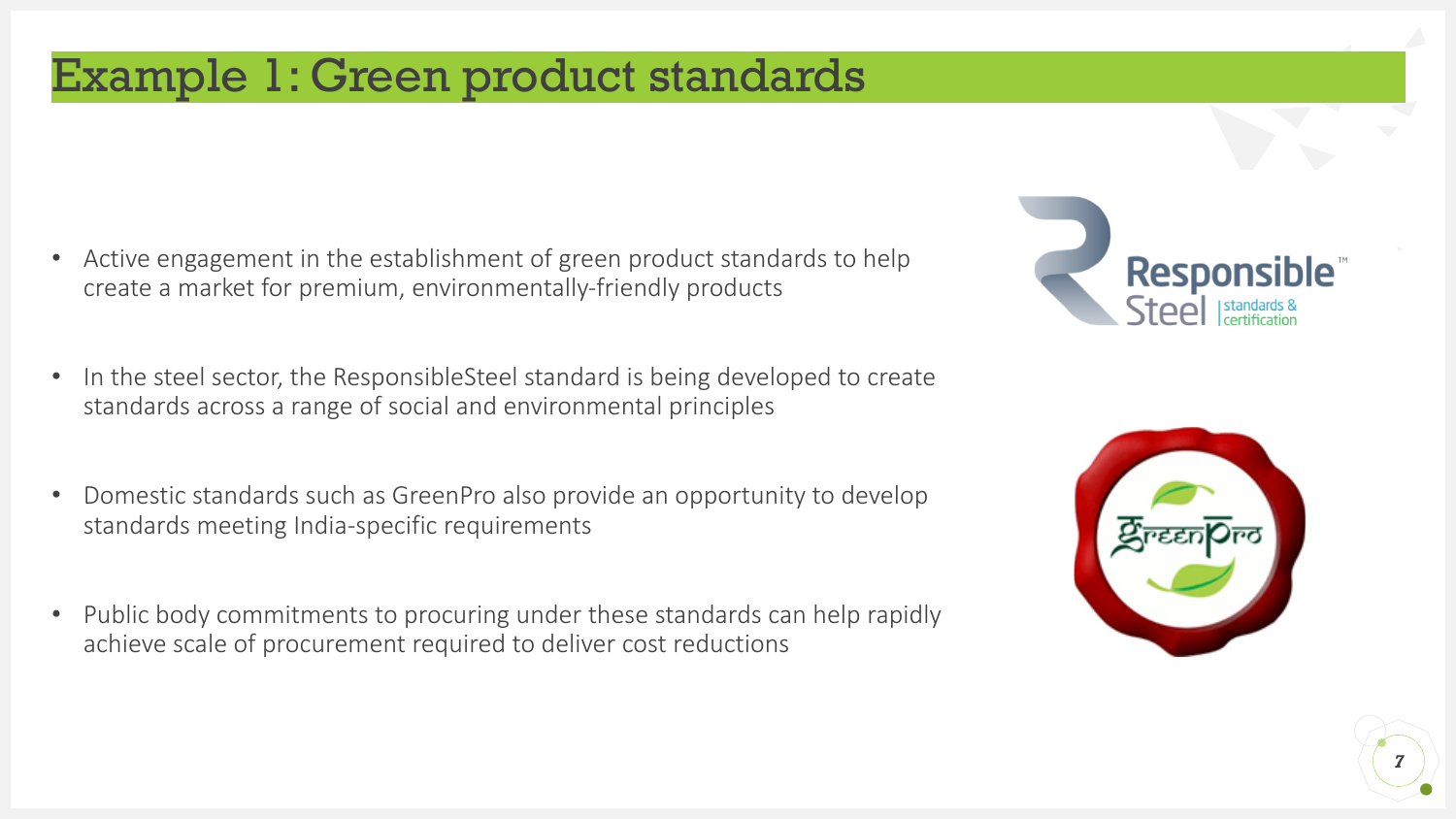### Example 2: Demonstration projects



• To move forward activity on the supply-side, large and ambitious demonstration projects are needed to prove the viability of low carbon tech in the Indian context

#### E.g. Hydrogen Steel Plant

- A commercial-scale hydrogen demonstration plant would cost in the region of \$1-2bn, depending on set-up.
- It is estimated that steel from hydrogen direct reduction would cost around 20-30% more than steel from conventional sources.
- It could then be implied that 70% of the costs of a green steel plant (~\$1bn) are recoverable through the sale of steel at market rates.
- The remaining 30% (~\$0.5bn) is where attention is needed, either via grant funding or ongoing policy support (carbon pricing, regulations, standards).
- Need to establish consortia of steel companies, tech providers, financial institutions and government bodies to mobilise projects. *8*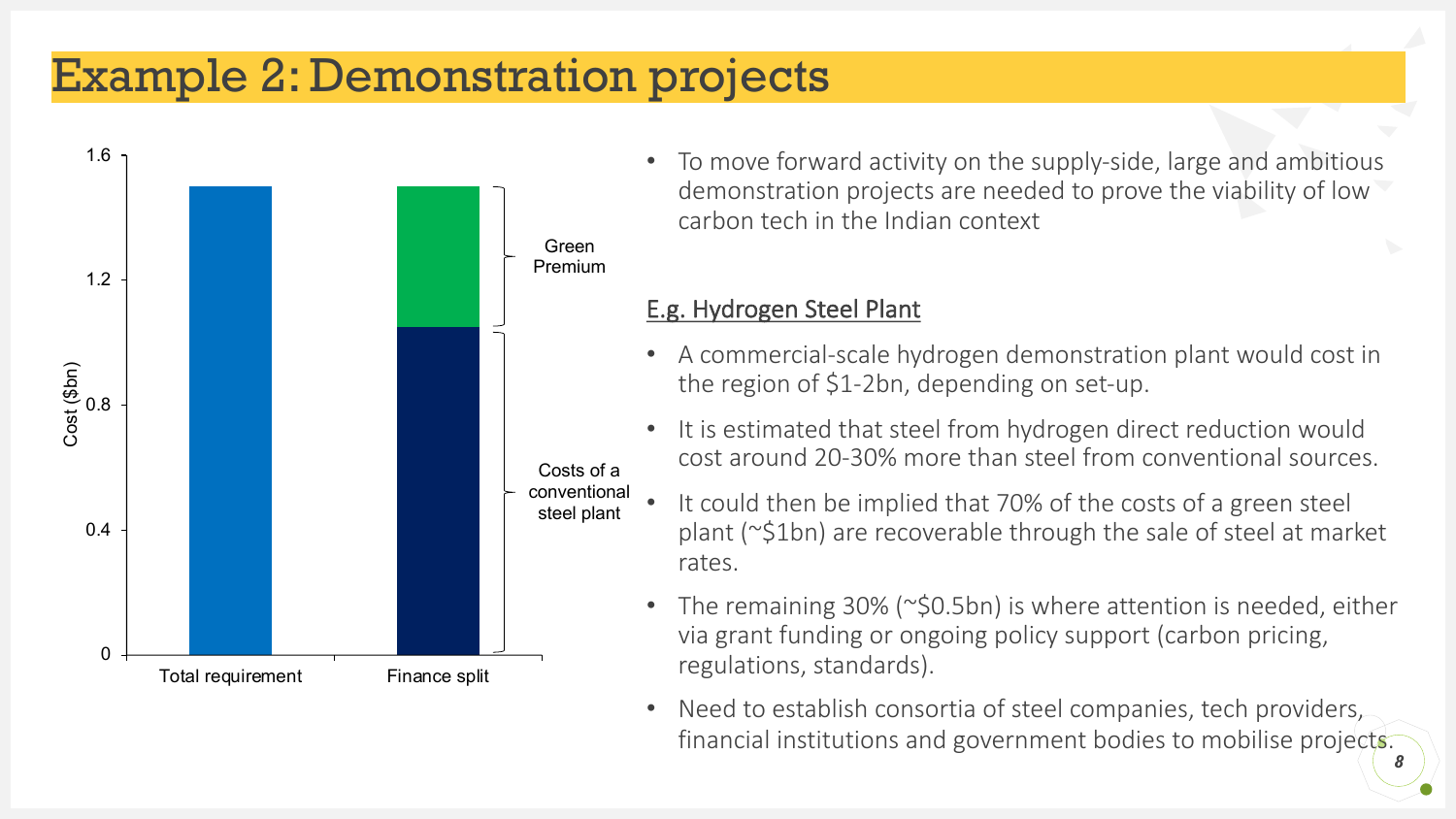### Example 3: Capacity building

Green Climate Fund Mitigation Project Portfolio



- The vast majority of climate finance is focused towards forestry and renewables projects
- Under the Green Climate Fund, nearly 75% of projects have been focused in these areas, with only 10% on industry segments – which have been largely energy efficiency
- As renewables projects become increasingly competitive, the focus of organisations such as GCF should switch to sectors where finance is not readily available
- It has taken +10yrs for financial institutions to build capacity to understand and invest with confidence in renewables projects
- A similar process is required for heavy industries where the understanding of potential projects, technology options, scale of costs, etc. is much less